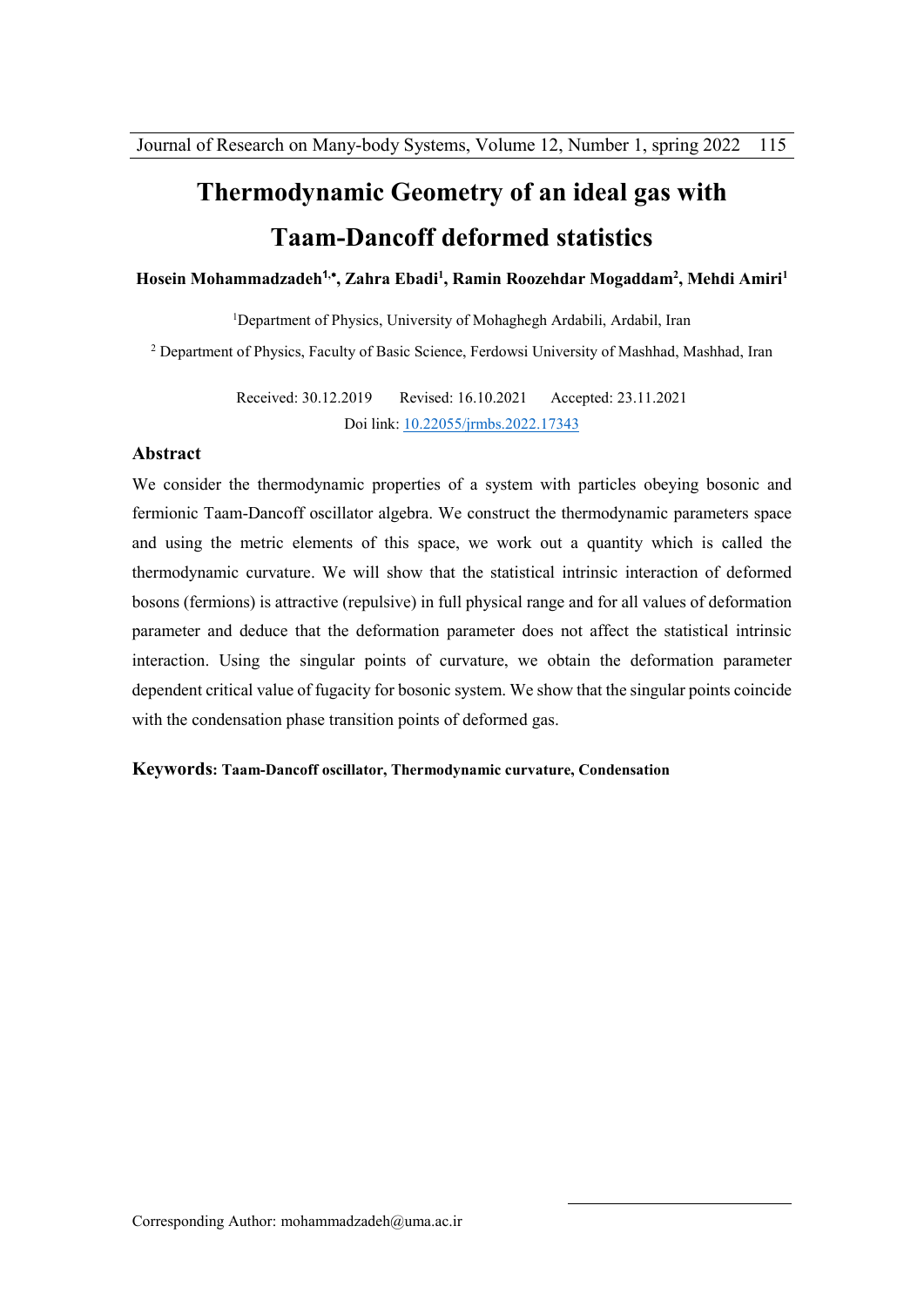# مقاله پڑوهشی  $\sum_{i=1}^{n}$

 $119$ 

# هندسهٔ ترمودینامیکی گاز ایدهال با آمار دگرگون تام-دانکوف

حسین محمدزاده'\*، زهرا عبادی'، رامین روزه دار مقدم<sup>۲</sup>، مهدی امیری' اگروه آموزشی فیزیک، دانشکده علوم، دانشگاه محقق اردبیلی، اردبیل، ایران <sup>ا</sup>گروه آموزشی فیزیک، دانشکده علوم یایه، دانشگاه فردوسی مشهد، مشهد، ایران

دريافت: ١٣٩٨/١٠/٠٩ ويرايش نهائي: ١۴٠٠/٠٧/٢۴ پذيرش: ١۴٠٠/٠٩/٠٢ Doi link: 10.22055/jrmbs.2022.17343

### چکیده

خواص ترمودینامیکی سیستمی را که ذرات آن از جبر نوسانگر تام-دانکوف بوزونی و فرمیونی تبعیت میکند، مطالعه میکنیم. فضای پارامترهای ترمودینامیکی را بنا میکنیم و با استفاده از عناصر متریک این فضا، کمیتی موسوم بهانحنای ترمودینامیکی را محاسبه میکنیم. نشان خواهیم داشت که برهمکنش آماری ذاتی ذرات دگرگون بوزونی (فرمیونی) در تمام ناحیهٔ فیزیکی و بهازای تمام مقادیر پارامتر دگرگونی، جاذب (دافع) است و بنابراین پارامتر دگرگونی خاصیت برهمکنش آماری ذاتی را تغییر نمیدهد. با استفاده از نقاط تکینگی انحنا، مقدار گریزندگی بحرانی وابسته به پارامتر دگرگونی را برای سیستم بوزونی دگرگون شده بهدست میآوریم. نشان میدهیم که این تکینگی بر نقاط گذار فاز چگالش گاز ایدهال بوزونی دگرگون شده منطبق است.

**کلیدواژگان:** نوسانگر تام-دانکوف، انحنای ترمودینامیکی، چگالش

#### مقدمه

از دیدگاه مکانیک آماری، ذرات بهطور متداول به دو دستهٔ بوزونی و فرمیونی تقسیمبندی میشوند [۱] که هر كدام ويژگى هاى خاص خود را دارند [٣-٢]. عملگر خلق و فنای بوزونی در رابطهٔ جابهجایی شناخته شدهای صدق می کنند، در حالی که ذرات فرمیونی دارای عملگرهای خلق و فنایی هستند که در رابطهٔ یاد جابهجايي اَشنايي صدق ميكند [۴]. همچنين تابع موج بس(درهای ذرات بوزونی تحت جایگشت هر زوجذره متقارن است حال أنكه تابع موج فرميونها پادمتقارن است. فیزیکپیشهها برای توصیف اثر کوآنتومی کسری هال، بهسراغ ذراتي با آمار تعميميافته رفتند [۵]. مثلاً در دو بعد فضایی، تابع موج ذرات تحت جای گشت

هر جفت ذره میتواند ضریب فاز اختیاری کسب کند كه اين ذرات انيون ناميده شدند [۶]. اين ذرات رفتاري بين بوزونها و فرميونها دارند [٧]. أمارهای میانی طرد کسری [۸]، أمار جنتیل [۹] و أمار پلی کروناکوس [۱۰]همه بهنوعی جزء آمارهای مبتنی بر تعمیم اصل طرد پائولی هستند. آمارهای میانی جدیدی نیز بر اساس روابط عملگرهای خلق و فنا با استفاده از  $-q$ حسابان و  $-qp$ حسابان معرفی شدهاند که میتوان از کیونها،  $q$ -دگرگونها، تام-دانکوف، -4p-دگرگونها و … نام برد [۱۳–۱۱]. در سالهای گذشته، استفاده از سیستمهای نوسانی دگرگون یکی از روشهای مناسب برای توصیف رفتارهای غیر خطی مانند اندرکنش کوآنتومی در



<sup>&</sup>quot; نو يسنده مسئول: mohammadzadeh@uma.ac.ir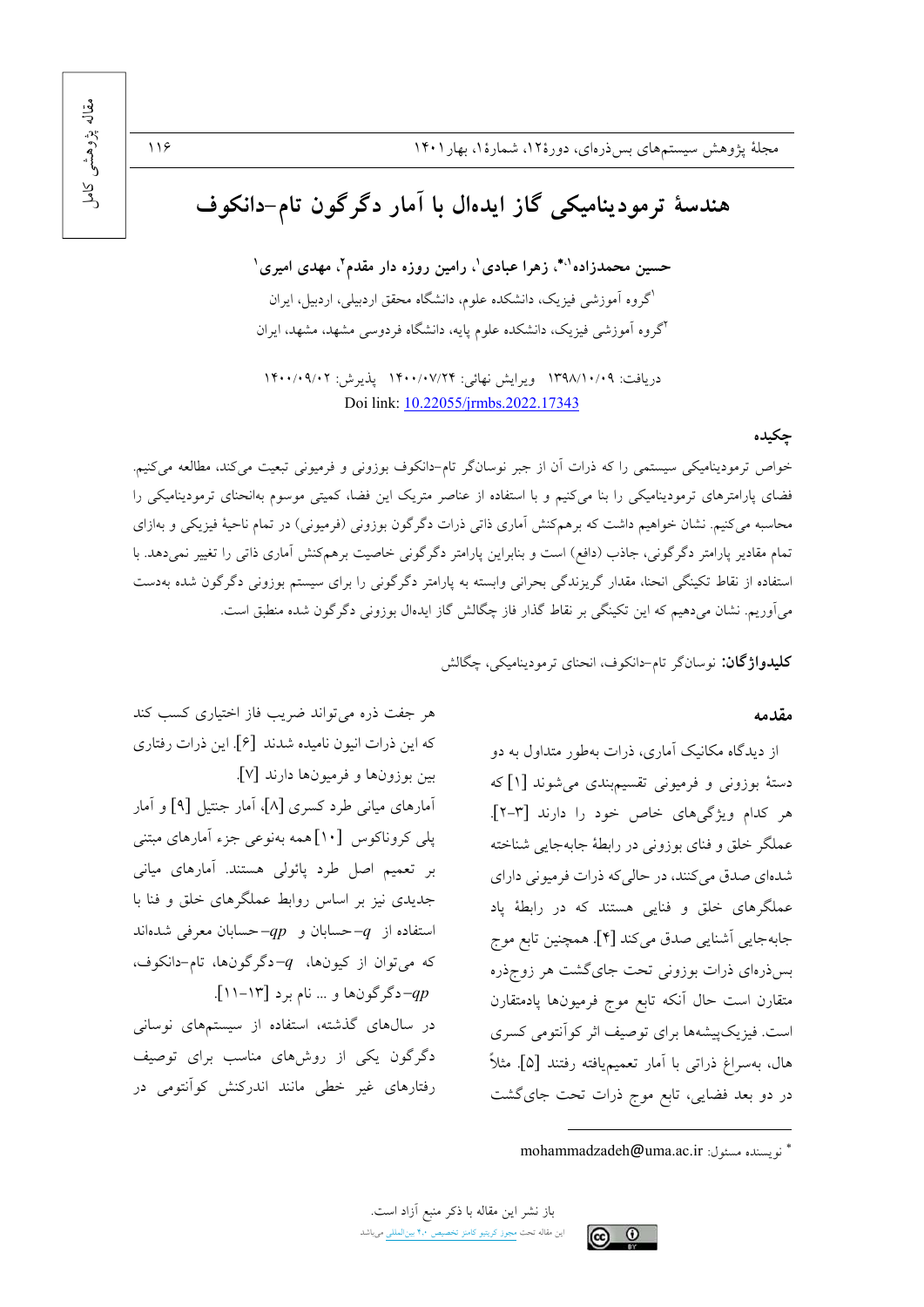# ترموديناميك هندسي نوسانگر تام-دانكوف ...

ترمودینامیکی آمار تام-دانکوف در دو حد غیر نسبیتی و فرا نسبیتی برای سیستمهای سه بعدی محاسبه می شود. همچنین گذار فاز چگالش و دمای چگالش آمار تام-دانکوف بوزونی با توجه به تکینگیهای انحنای ترمودینامیکی مورد بررسی قرار می گیرد. در نهایت ظرفیت گرمایی ویژه برای آمار تام-دانکوف بوزونی و فرمیونی آورده می شود.

جبر نوسانگر بوزونی تام-دانکوف

جبر عملگری نوسانگرهای بوزونی و فرمیونی، جبر جابهجایی و یاد جابهجایی آشنایی برای عملگرهای -<br>خلق  $\hat{a}^{\dagger}$  و فنا  $\hat{a}$  است [۳۲]:

 $\left[\hat{a}, \hat{a}^{\dagger}\right] = \hat{a}\hat{a}^{\dagger} - k\hat{a}^{\dagger}\hat{a}$  $\rightarrow$ 

 $k = -1$  که در آن  $k = 1$  مربوط به جبر بوزونی و مربوط به جبر فرميوني است. تعميمي از اين جبر، منجر به جبر  $q$ -دگرگونها میشود که نوعی از آمارهای میانی اند. پایه و اساس مدل جبری نوسانگر تام-دانکوف بوزونی یک بعدی رابطه

 $\hat{a}\hat{a}^{\dagger} - q^{-1}\hat{a}^{\dagger}\hat{a} = q^{-\hat{N}}$  $\mathbf{r}$ 

بههمراه روابط

 $\left[\hat{N}, \hat{a}\right] = -\hat{a}, \left[\hat{N}, \hat{a}^{\dagger}\right] = \hat{a}^{\dagger}$  $\mathsf{r}$ است [۱۵] که در آن  $\hat N$  عملگر تعداد نامیده میشود. همچنین  $q$  پارامتر دگرگونی مثبت حقیقی است. حال با توجه به تعریف عملگر خلق و فنا برای نوسانگر تام-دانکوف می توان نوشت:

$$
\hat{a}^{\dagger} |n\rangle = \sqrt{(n+1)q^{-n}} |n+1\rangle
$$
  
\n
$$
\hat{a} |n\rangle = \sqrt{nq^{-(n-1)}} |n-1\rangle
$$
  
\n
$$
N |n\rangle = n |n\rangle
$$

سیستمهای بس ذرهای بوده است. از سوی دیگر، سیستمهای نوسانی دگرگون برای بهدست آوردن فرمولبندیهای جدید برای مدلهای مؤثر در فیزیک آماری مورد استفاده قرار گرفته است [۱۴]. با استفاده از آمارهای میانی و توابع دگرگون میتوان توابع توزیعی را بهدست آورد که در حدهایی بهتوابع توزیع بوزونی و فرميوني معمول تبديل شود [١۶–١۵].

خواص ترمودینامیکی سیستمهای مختلف را می<mark>توان</mark> با استفاده از بررسی هندسهٔ مربوط به پارامترهای ۔<br>ترمودینامیکی بررسی کرد. بررسی ترمودینامیک سیستمها بەروش هندسی، اولین بار توسط گیبس شروع شد [۱۷]. رويهٔ حالتهای ترمودینامیکی یک سیستم اولین ابزار برای بررسی هندسه آن است. وينهولد مشتقات مرتبهٔ دوم انرژى داخلى را بهعنوان متریک در نظر گرفت و تصویر هندسی از ترمودینامیک ساخت [۱۸]. در سال ۱۹۷۹ ساختار متریک ریمان توسط رایینر معرفی شد که افت و خیزهای ترمودینامیک را بررسی می کرد که به مشتقات مرتبهٔ دوم اًنتروپی مرتبط است [۱۹]. یکی از مهمترین نتایج نظریهٔ او معرفی انحنای ترمودینامیکی ریمانی بهعنوان ابزاری جدید برای بررسی کیفی پدیدههای افت و خیز بود [۲۰]. انحنای ترمودینامیکی سیستمهایی با انواع آمار از جمله آمار  $q$ -دگرگونها و … بررسی شده است [۲۶–۲۱]. اخیراً نیز انحنای ترمودینامیکی أمارهاي تعميم يافتهاي نظير أمار ناافزايشي ساليس، أمار دوگان، آمار كانادياكيس نيز بررسي شده است [-٢٧ ۲۹].همچنین انحنای ترمودینامیکی سیستمهایی سیال واندروالس دوتايي و سيال مدل هسته گاؤسي نيز مطالعه شده است [٣٠،٣١].

در این مقاله، ابتدا جبر عملگر بوزونی و فرمیونی تام-دانکوف معرفی میشود. با استفاده از این جبر، تابع يارش أمار تام-دانكوف ساخته مي شود. سيس انحناي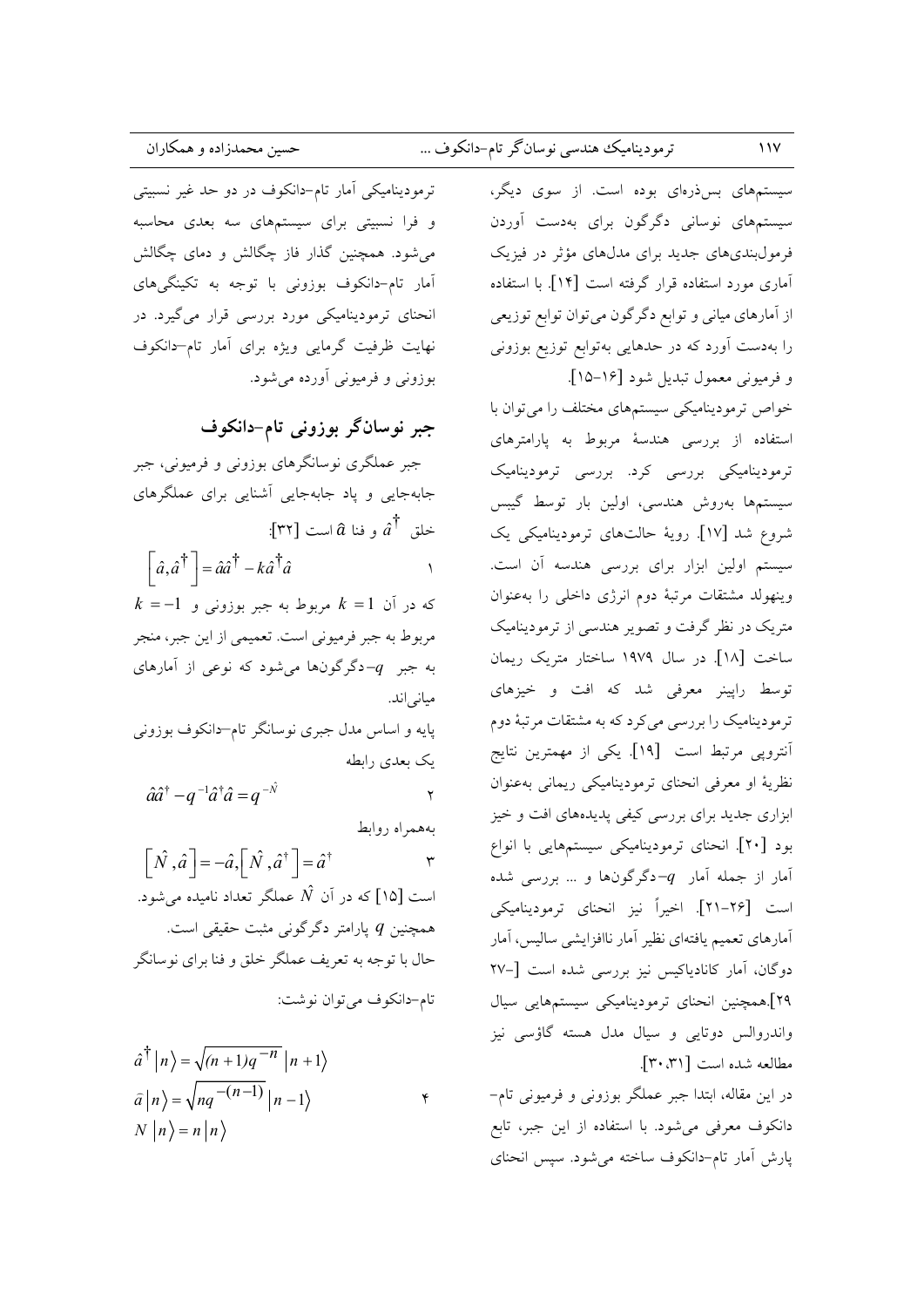که در آن  $n = 0, 1, 2, ...$  جزء اعداد حسابی است. از آنجایی که برای هامیلتونی یک نوسانگر کوآنتومی  $\hat{H} = \frac{1}{2}(\hat{a}\hat{a}^{\dagger} + \hat{a}^{\dagger}\hat{a})$  بوزونی منفرد همواره عبارت را داریم، با جایگذاری روابط برای ویژه مقادیر - هامیلتونی طبق  $\widehat{H}\left|n\right\rangle =\varepsilon_{n}\left|n\right\rangle$  داریم

$$
\varepsilon_n = \frac{1}{2} q^{-n} (n(q+1)+1)
$$

رابطهٔ فوق طیف انرژی برای نوسانگر تام-دانکوف  $q = 1$  بهصورت  $q -$ دگرگون شده است و با قرار دادن طیف انرژی نوسانگر بوزونی معمول را خواهیم داشت. با توجه به معادلهٔ۵ مشاهده میشود در  $q>1$  با افزایش n مقدار انرژی بهسمت صفر میل می کند. اگر باشد با افزایش n انرژی به بینهایت میل 0<9 باشد با افزایش  $0 < q < 1$ می کند [۳۳]. برای آمار تام-دانکوف، هامیلتونی دگرگون شده سیستم آنسامبل کانونی بزرگ بهصورت  $\varepsilon_i$  فرض میشود که در آن  $\hat{H}_q = \sum (\varepsilon_i - \mu) \hat{N}_i$ انرژی جنبشی ذره در تراز i و  $\mu$  پتانسیل شیمیایی سیستم است. با تعریف عدد اشغال در حالت کلی بهصورت  $\left[n_i\ \right]=\frac{1}{7}Tr(e^{-\beta \hat{H} }q_{\ \hat{a}^{\dag}_i \hat{a}^{\dag}_i})$  که در آن تابع پارش بزرگ سیستم است و  $Z = Tr (e^{-\beta H} q\; )$ .<br>همین طور استفاده از خاصیت دورهای رد ماتریس، مي توان نوشت:  $\frac{\lfloor n_i \rfloor}{\lceil n_i + 1 \rceil} = e^{-\beta(\varepsilon_i - \mu)}$  $\ddot{\mathbf{c}}$ با ساده سازی و یک سری محاسبات ریاضی ساده بهعبارت زیر برای عدد اشغال برای نوسانگر تام-

$$
n = \frac{q^{-1}}{e^{\beta(\varepsilon_i - \mu)} - a^{-1}} \qquad \vee
$$

دانکوف بوزونی خواهیم رسید:

 $k_{\scriptscriptstyle R}$  در تمامی روابط بالا  $1/k_{\scriptscriptstyle R}T$  است که در آن ثابت بولتزمان و  $T$  دمای سیستم است. همانطور که انتظار داشتیم در عبارت فوق با قرار دادن ، عبارت عدد اشغال تبديل به توزيع بوز-اينشتين ،  $q\!=\!1$ برای بوزونهای متداول خواهد شد. از آنجایی که رابطهٔ۷ باید همواره مثبت باشد یا معادل آن تابع توزیع نامنفی باشد، باعث ایجاد شرط  $q > z < q$  می شود که گریزندگی سیستم نامیده میشود. پس $z = e^{\frac{\mu}{kT}}$ گریزندگی حد بالایی دارد که برابر  $q$  است. با استفاده از رابطهٔ۷لگاریتم تابع پارش بزرگ  $-q$ دگرگون شده بوزوني بهصورت زير بهدست مي أيد [١٥]:

$$
\ln Z_B = -\sum_{i} \ln \left( 1 - q^{-1} z e^{-\beta \varepsilon_i} \right) \qquad \qquad \wedge
$$

جبر نوسانگر فرميوني تام-دانكوف برای نوسانگر فرمیونی نیز مانند نوسانگر بوزونی عمل می شود با این تفاوت که رابطهٔ ۲ بهصورت:

$$
\hat{a}\hat{a}^{\dagger} + q\hat{a}^{\dagger}\hat{a} = q^{\hat{N}}
$$

قرار داده مي شود و رابطهٔ٣ بي تغيير باقي مي ماند [٢٩]. بهعبارت دیگر رابطهٔ۳ برای نوسانگر فرمیونی تام-دانکوف نیز برقرار است. با این تغییر، مدل جبری یک نوسانگر تام–دانکوف فرمیونی بهصورت زیر تعریف و محاسبه می گردد [۱۵،۳۴]: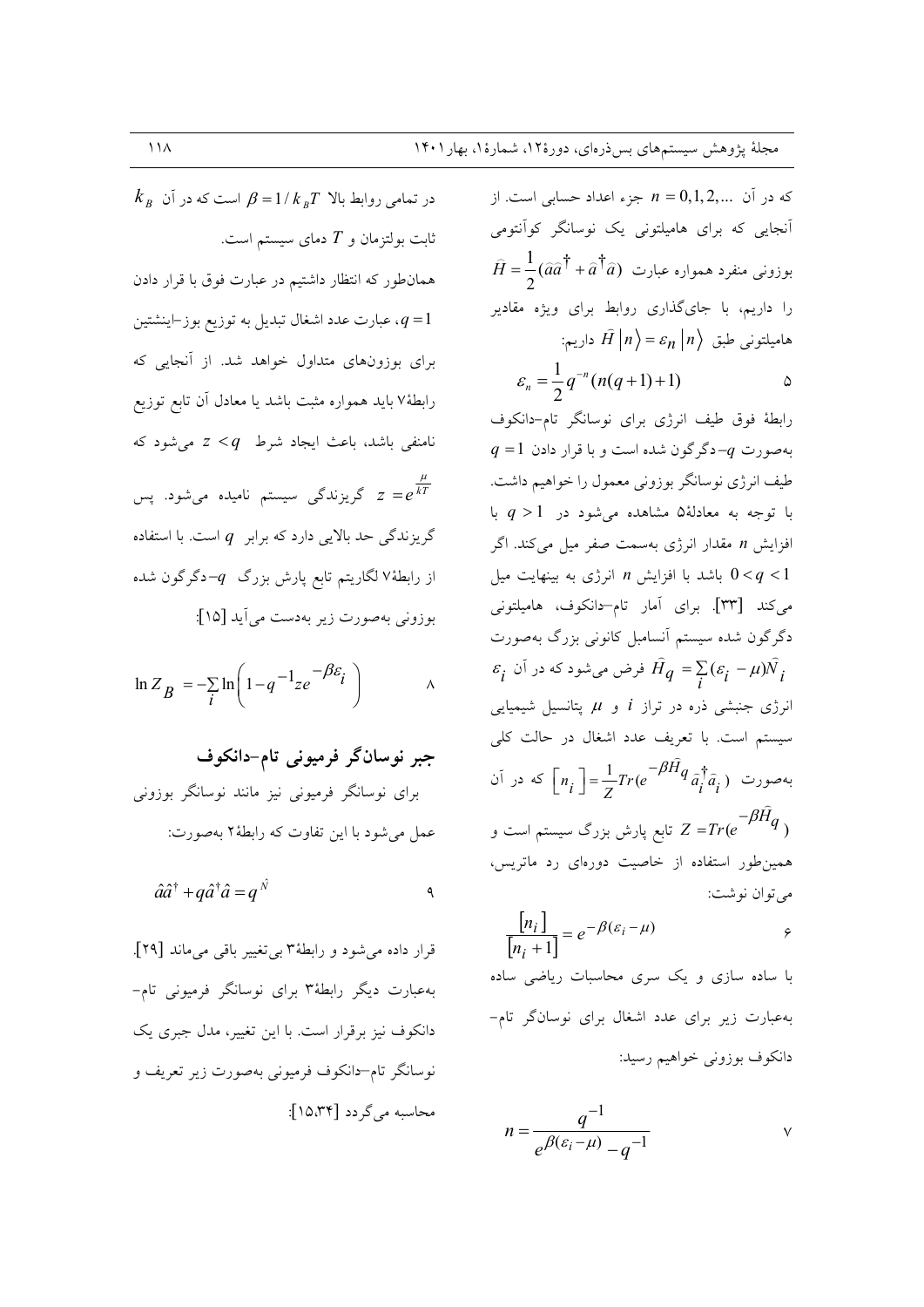$$
\ln Z_F = \sum_i \ln(1 + qze^{-\beta \varepsilon_i})
$$

ترمودینامیک هندسی سیستم آماری سیستمی را در نظر میگیریم که برحسب متغییرهای افزايشى  $X = X(U, N^1, ..., V^r, ..., N^r)$  تعريف میشود. با استفاده از هندسهٔ راپینیر میتوان .<br>ترمودینامیک هندسی این سیستم آماری را بیان کرد. هندسهٔ رایینر بر اساس نمایش آنترویی پایهگذاری شده است و مشتقات مرتبهٔ دوم آنتروپی نسبت به متغییرهای افزایشی، عناصر متریک فضای پارامترهای ترمودینامیکی را مشخص میکند [۱۹]:

$$
\alpha_{ij} = \frac{\partial^2 S}{\partial X^i \partial X^j}
$$

اگر سیستم با دستهٔ دیگری از متغییرهای افزایشی نظیر توصیف گردد، با  $Y = Y(S, N^1, ..., V^r, ..., N^r)$ استفاده از متريك وينهولد مى توان هندسهٔ ترموديناميكي سیستم را توضیح داد. عناصر متریک وینهولد از مشتق دوم انرژی داخلی نسبت به متغیرهای افزایشی محاسبه می شود [۱۸]:

$$
\alpha_{ij} = \frac{\partial^2 U}{\partial Y^i \partial Y^j}
$$

بعدها نشان داده شد این دو متریک تبدیل همدیس یکدیگر بهصورت  $\operatorname{ads}_R^2 = \beta ds_W^2$  هستند [۲۰،۳۵] که فاكتور همديس همان  $\,\beta\,$  است. البته مي توان در نمايش هر یک از پتانسیلهای ترمودینامیکی که تبدیل لژاندر آنتروپی یا انرژی داخلی هستند متریکی تعریف کرد. در

$$
\hat{a}^{\dagger} |n\rangle = \sqrt{\frac{1}{2} (1 + (-1)^{n+1}) q^n} |n+1\rangle
$$
  

$$
\hat{a} |n\rangle = \sqrt{\frac{1}{2} (1 + (-1)^n) q^{n-1}} |n-1\rangle
$$
  

$$
N |n\rangle = g_n |n\rangle
$$

که در آن n = 0,1,2,... 
$$
n = 0,1,2,...
$$
 و  
یلین صورت خواهد شد:

$$
g_n = \frac{1}{2} (1 - (-1)^n) q^{n-1}
$$
  
= 
$$
\begin{cases} 0 & n = 0, 2, 4... \\ q^{n-1} & n = 1, 3, 5,... \end{cases}
$$

برای هامیلتونی یک نوسانگر کوأنتومی فرمیونی منفرد عبارت  $\hat{H} = \frac{1}{2}(\hat{a}\hat{a}^{\dagger} - \hat{a}^{\dagger}\hat{a})$  را داریم که با جایگذاری در  $\hat{H}\left|n\right\rangle = \varepsilon_n\left|n\right\rangle$  خواهیم داشت  $\lceil \mathsf{r} \mathsf{r} \rceil$ 

$$
\varepsilon_n = \frac{1}{2}(q-1)q^{n-1}\left(1 - \frac{q+1}{q-1}(-1)^n\right) \qquad \text{17}
$$
يوشيوهٔ مشابه با بوزونهای دگرگون شدهٔ تام-دانکوف،  
میتوان عدد اشغال را برای مدل فرميونی تام-دانکوف  
نیز بهدست آورد:

$$
n = \frac{q}{e^{\beta(\varepsilon_i - \mu)} + q} \qquad \qquad \text{or} \qquad
$$

در این مورد هم انتظارات معمول برآورده می شود و با قرار دادن  $q = 1$ ، عبارت عدد اشغال تبدیل به عدد اشغال فرمي-ديراك براي توزيع ذرات فرميوني معمول خواهد شد.

$$
\rho\cap
$$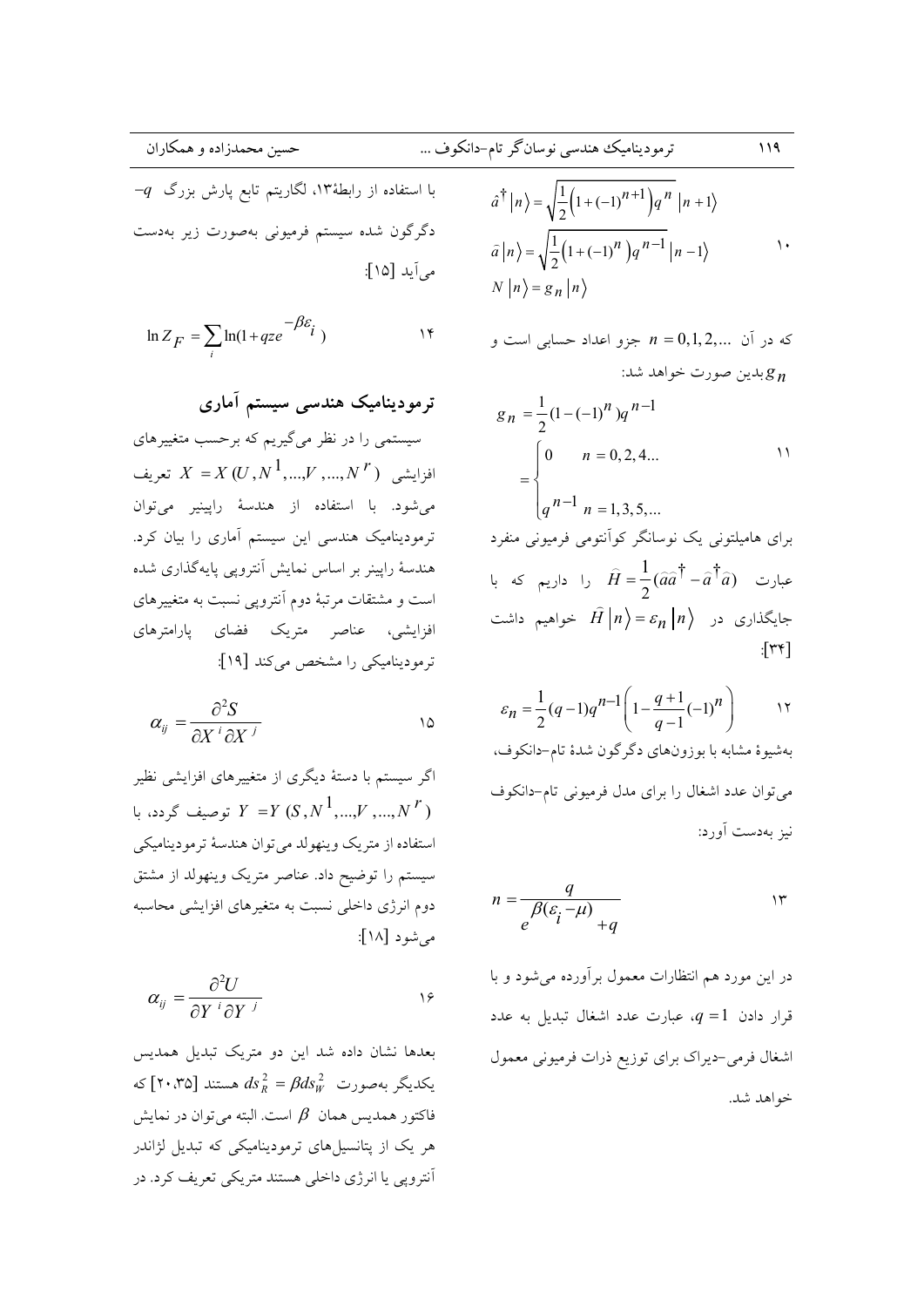و y در نظر بگیریم، می توان انحنای فضای هندسی ترمودینامیکی را با استفاده از رابطهٔ زیر بهدست آورد:

$$
R = \frac{2 \begin{vmatrix} \alpha_{\beta\beta} & \alpha_{\gamma\gamma} & \alpha_{\beta\gamma} \\ \alpha_{\beta\beta,\beta} & \alpha_{\gamma\gamma,\beta} & \alpha_{\beta\gamma,\beta} \\ \alpha_{\beta\beta,\gamma} & \alpha_{\gamma\gamma,\gamma} & \alpha_{\beta\gamma,\gamma} \end{vmatrix}}{\begin{vmatrix} \alpha_{\beta\beta} & \alpha_{\beta\gamma} \\ \alpha_{\gamma\beta} & \alpha_{\gamma\gamma} \end{vmatrix}^2}
$$

 $\alpha_{_{ij},k} = \partial \alpha_{_{ij}}$  /  $\partial k$  عناصر متریک و  $\alpha_{_{ij}}$ مشتق عناصر متریک نسبت به یارامترهای ترموديناميكي است [١٩].

با نتايج حاصله از محاسبة انحناى ترموديناميكي سيستم میتوان نوع برهمکنش ذرات سیستم را مورد بررسی قرار داد. اگر انحنای ترمودینامیکی سیستم برابر با صفر باشد سیستم بدون برهمکنش و ذرات بهصورت گاز ایدهآل کلاسیکی رفتار می کنند [۲۳]. برای گاز ایدهال بوزونی همواره اندرکنش جاذب است و انحنای ترمودینامیکی مثبت بهدست می آید در حالی که برای گاز فرمیونی بهدلیل برهمکنش دافع ذرات، کمیت انحنای ترمودینامیکی منفی خواهد بود. همچنین در برخی سیستمها انحنای ترمودینامیکی دارای تکینگی است كه نشانه گذار فاز در آنها است [۲۱].

گاز ایدهال بوزونی و فرمیونی دگرگون تام-دانکوف در حد ترمودینامیکی

اگر ذراتی دشته باشیم که درون جعبهای  $D$  بعدی با ابعاد  $L$  محبوس باشند و انرژی ذرات در حالت کلی در معادله  $\sigma$  صدق کنند که  $p$  تکانه ذرات و همین طور a و  $\sigma$  ضرایب ثابتی باشند، در حد ترمودینامیکی (حالتهای با تعداد زیاد ذرات)، میتوان

این صورت سیستم با دستهای از متغییرهای نا افزایشی به فرم  $F^i = \partial S / \partial X^i$  نظیر  $F = F(1/T, -\mu/T, ..., P/T, ..., -\mu'/T)$ توصيف خواهد شد. متريک فيشر-رائو بر اساس تابع پارش ساخته می شود که در مرجع [۲۰] ارائه شده است:

$$
\alpha_{ij} = \frac{\partial^2 \ln Z}{\partial \beta^i \partial \beta^j}
$$

که در آن  $\beta^{\dot{l}} = F^{\dot{l}} / k$  است.

در نهایت میتوان گفت که استفاده از متریک در نمایشهای مختلف، بستگی به داشتههای ما از سیستم دارد. مثلاً در صورت مشخص بودن تابع پارش سیستم از متریک فیشر-رائو، در صورت مشخص بودن رابطهٔ آنترویی سیستم، از متریک رایینر و در صورت مشخص بودن انرژی داخلی، استفاده از متریک وینهولد پیشنهاد می گردد. البته در نهایت با استفاده از این متریک، انحنای فضای پارامترهای ترمودینامیکی محاسبه خواهد شد که کمیتی اسکالر است و مستقل از انتخاب نمایش یا متریک به کار گرفته شده خواهد بود.

سیستمهای تر مودینامیکی انحناي ترمودینامیکی

حال که فضای پارامترهای ترمودینامیکی بنا نهاده شده است و متریکی نیز برای آن تعیین شده است، با استفاده از یک پارامتر هندسی میتوان برخی ویژگیهای یک سیستم ترمودینامیکی را تعیین کرد. انحنای ترمودینامیکی نخستین بار توسط راپینیر برای چند سیستم ترمودینامیکی محاسبه شد. این کمیت بعد حجم دارد و نشاندهندهٔ نوع اندرکنش ذرات درون سیستم است. در حالت خاص که فضای پارامترهای  $\beta$  ترمودینامیکی را یک فضای دو بعدی با متغییرهای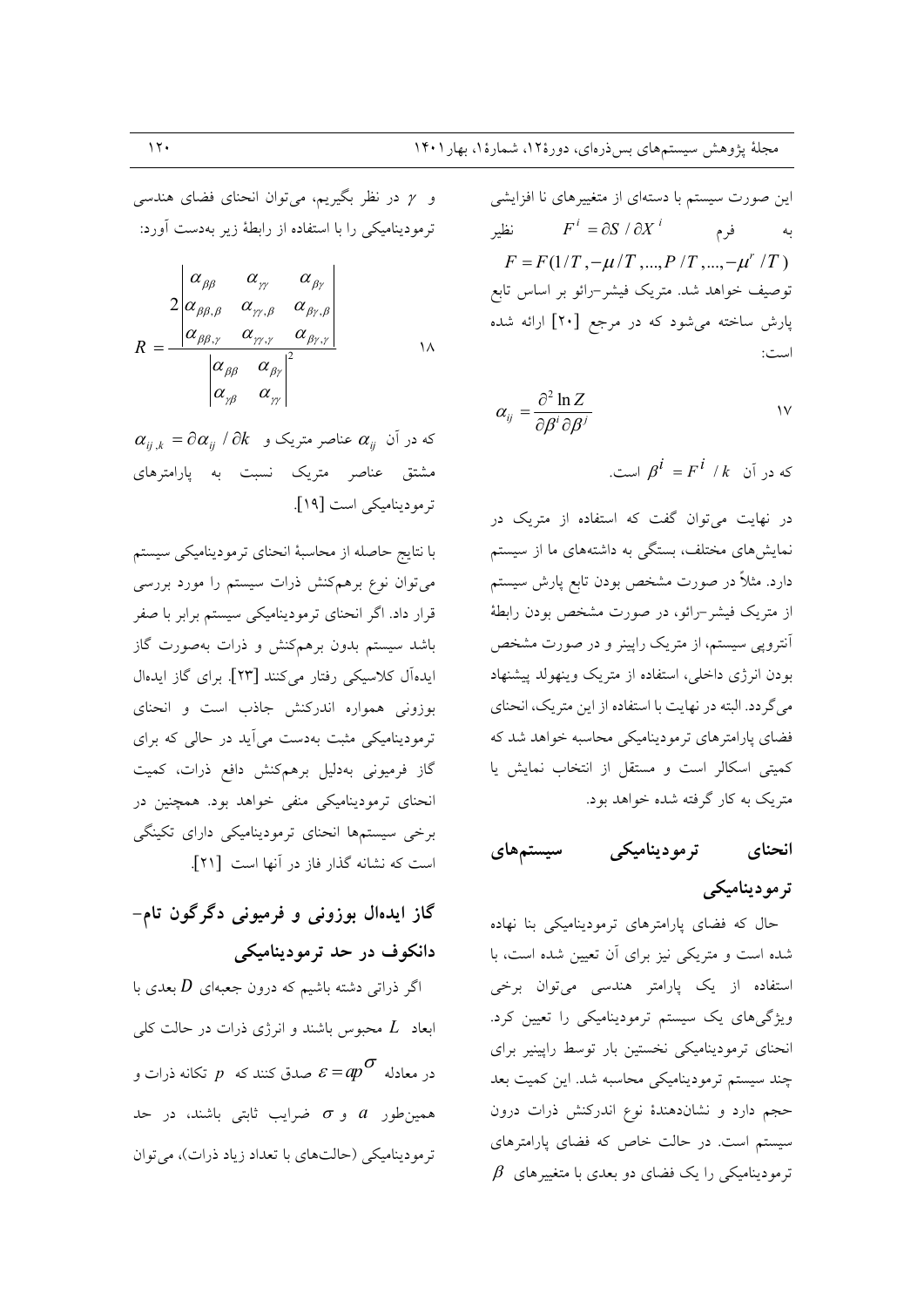عمل جمع در تابع پارش کانونیکی بزرگ را طبق قاعده زیر به انتگرال تبدیل کرد [۳۶]:

$$
\sum_{i} \rightarrow A \int \mathcal{E}^{\frac{D}{\sigma}-1} d\varepsilon
$$

که در آن 
$$
A = \frac{(2/\sigma)}{\Gamma(D/2)} \left(\frac{\sqrt{\pi}L}{ha^{1/\sigma}}\right)^D
$$
ن

و  $D$  بعد سیستم است و تابع گامای شناخته شده نیز برای  $\Gamma(z) = \int_{0}^{\infty} x^{z-1} e^{-x} dx$ بەصورت داده می شود. Re $(z\,)>0$ 

با اعمال رابطهٔ ۱۹ در رابطهٔ ۸ و ۱۴ و استفاده از توابع پلی لگاریتم، لگاریتم تابع پارش گاز ایدهال بوزونی و فرمیونی دگرگون تام-دانکوف بهصورت زیر بهدست مي آيد:

$$
\ln Z_{B} = \frac{\sigma A}{D \beta^{D/\sigma}} \Gamma\left(\frac{D}{\sigma} + 1\right) g_{\frac{D}{\sigma} + 1} \left(\frac{z}{q}\right) \quad \gamma.
$$

$$
\ln Z_F = \frac{\sigma A}{D \beta^{D/\sigma}} \Gamma \left( \frac{D}{\sigma} + 1 \right) f_{\frac{D}{\sigma} + 1} \left( q z \right)
$$

که در آن منظور از توابع 8 و 1 عبارت است از:  

$$
g_{v}(qz) = \frac{1}{\Gamma(v)} \int_{0}^{\infty} \frac{x^{v-1} dx}{(qz)^{-1} e^x - 1}
$$

$$
f_{\nu}(qz) = \frac{1}{\Gamma(\nu)} \int_0^{\infty} \frac{x^{\nu-1} dx}{(qz)^{-1} e^x + 1} \quad \text{or}
$$

که V پارامتری است که در توان متغیر انتگرالگیری ظاهر شده است و نتيجة انتگرال بهازاى مقادير مختلف ، توابع متفاوتی خواهد بود.

تام-دانكوف با فرض اینکه ابعاد سیستم تثبیت شده باشد، فضای پارامترهای ترمودینامیکی گاز ایدهال تام-دانکوف یک فضای دو بعدی است که متغییرهای مناسب برای آن هستند که در آن بهترتیب $\left(\beta^1,\beta^2\right)$ اهستند که در آن بهترتیب $\left(\beta^1,\beta^2\right)$ و  $\gamma = -\mu / k_B T$  است. حال می توان  $\beta = 1 / k_B T$ متریک فضای پارامترهای ترمودینامیکی را با استفاده از پتانسیلهای ترمودینامیکی بنا کرد. در این مورد از لگاریتم تابع پارش که در معادلات۲۰ و ۲۱ آورده شده است، استفاده می شود. عناصر متریک فیشر-رائو گاز ايدهال تام-دانكوف بوزوني بدين صورت محاسبه مي شود:

انحنای ترمودینامیکی گاز ایدهال دگرگون

$$
\alpha_{\beta\beta}=\dfrac{A\bigg(\dfrac{D}{\sigma}+1\bigg)\Gamma\bigg(\dfrac{D}{\sigma}+1\bigg)}{\beta^{\frac{D}{\sigma}+2}}g_{\dfrac{D}{\sigma}+1}\bigg(\dfrac{z}{q}\bigg)\qquad \qquad \text{if}\qquad
$$

$$
\alpha_{\beta\gamma} = \frac{A\Gamma\left(\frac{D}{\sigma} + 1\right)}{\beta^{\frac{D}{\sigma} + 1}} g_{\frac{D}{\sigma}}\left(\frac{z}{q}\right) \hspace{1cm} \text{.}
$$

$$
\alpha_{\gamma\beta} = \alpha_{\beta\gamma} \tag{8}
$$

$$
\alpha_{\gamma\gamma} = \frac{\sigma}{D} \frac{A\Gamma\left(\frac{D}{\sigma} + 1\right)}{\beta^{\frac{D}{\sigma}}} g_{\frac{D}{\sigma} - 1}\left(\frac{z}{q}\right) \qquad \qquad \gamma_V
$$

به مشتقات عناصر متریک نسبت به یارامترهای ترمودینامیکی برای محاسبهٔ انحنای ترمودینامیکی نیاز داریم که بهراحتی بهدست میآوریم:

$$
\alpha_{\beta\beta,\beta} = -\frac{A\left(\dfrac{D}{\sigma}+1\right)\left(\dfrac{D}{\sigma}+2\right)}{\beta^{\frac{D}{\sigma}+3}}\times \qquad \qquad \gamma_{A}
$$

 $151$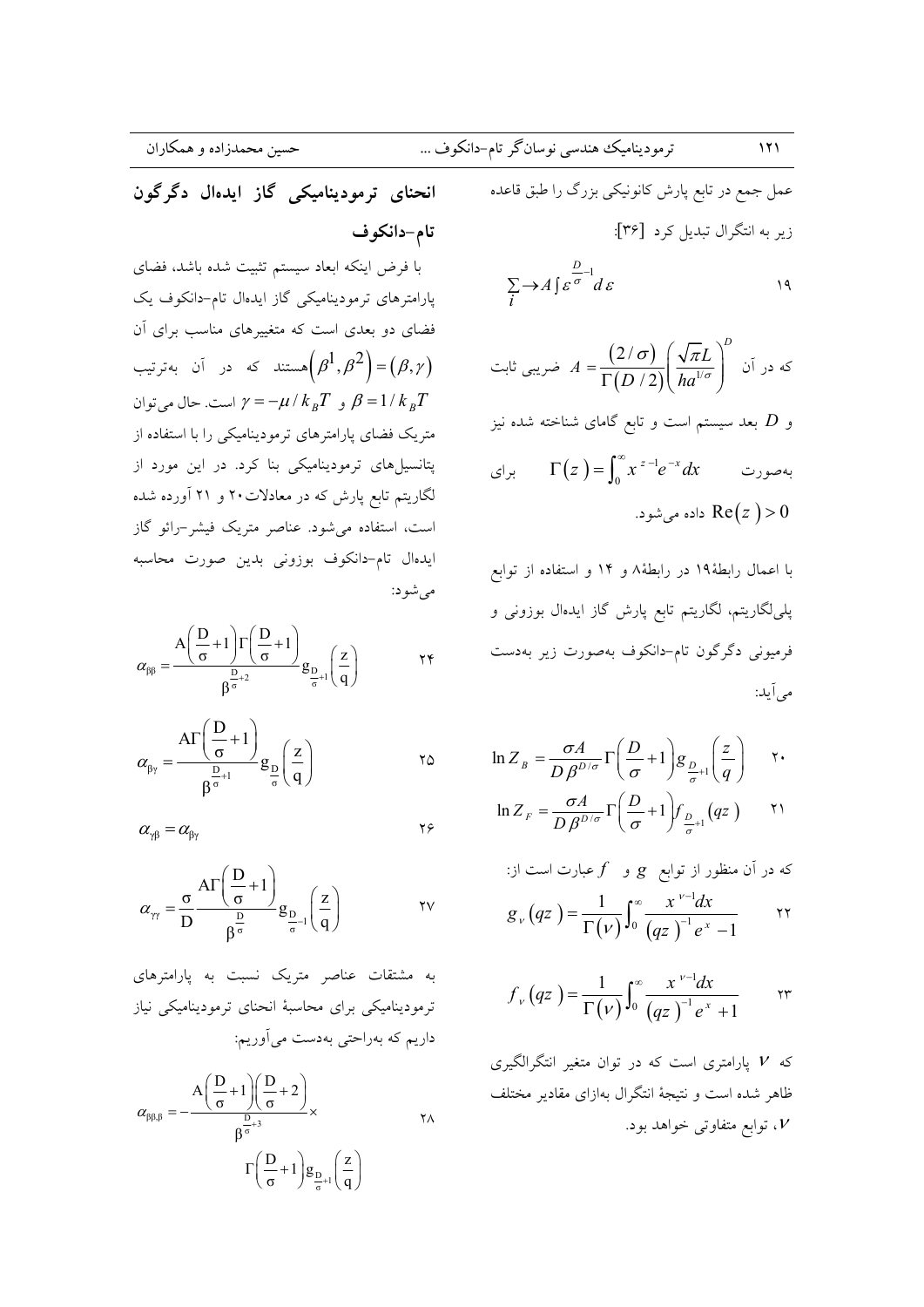ترمودینامیکی گاز ایدهآل دگرگون تام-دانکوف بوزونی آورده شده است. همانطور که مشاهده می شود انحنای ترمودینامیکی در تمام ناحیهٔ فیزیکی مثبت است. بنابراین برهمکنش آماری ذاتی مربوط به ذراتی که از چنین آماری تبعیت میکنند، جاذب است. بهعبارت دیگر دگرگونی جبر بوزونی بر خاصیت برهمکنش آماری ذرات تأثیرگذار نبوده است. همچنین مشاهده می شود که انحنای ترمودینامیکی بهازای مقدار معینی برای گریزندگی که مقدار بحرانی گریزندگی نامیده مي شود، واگرا است. مقدار بحراني گريزندگي با توجه بهشكل برابر است با:

$$
z_c = q
$$
  

$$
z_c = 4
$$
  

$$
z_c = 4
$$
  

$$
z_c = 4
$$
  

$$
z_c = 4
$$
  

$$
z_c = 4
$$
  

$$
z_c = 4
$$
  

$$
z_c = 4
$$
  

$$
z_c = 4
$$
  

$$
z_c = 4
$$
  

$$
z_c = 4
$$
  

$$
z_c = 4
$$
  

$$
z_c = 4
$$
  

$$
z_c = 4
$$
  

$$
z_c = 4
$$
  

$$
z_c = 4
$$
  

$$
z_c = 4
$$
  

$$
z_c = 4
$$
  

$$
z_c = 4
$$
  

$$
z_c = 4
$$
  

$$
z_c = 4
$$
  

$$
z_c = 4
$$
  

$$
z_c = 4
$$
  

$$
z_c = 4
$$
  

$$
z_c = 4
$$
  

$$
z_c = 4
$$
  

$$
z_c = 4
$$
  

$$
z_c = 4
$$
  

$$
z_c = 4
$$
  

$$
z_c = 4
$$
  

$$
z_c = 4
$$
  

$$
z_c = 4
$$
  

$$
z_c = 4
$$
  

$$
z_c = 4
$$
  

$$
z_c = 4
$$
  

$$
z_c = 4
$$
  

$$
z_c = 4
$$
  

$$
z_c = 4
$$
  

$$
z_c = 4
$$
  

$$
z_c = 4
$$
  

$$
z_c = 4
$$
  

$$
z_c = 4
$$
  

$$
z_c = 4
$$
  

$$
z_c = 4
$$
  

$$
z_c = 4
$$
  

$$
z_c = 4
$$
  

$$
z_c = 4
$$
  

$$
z_c = 4
$$
  

$$
z_c = 4
$$
  

$$
z_c = 4
$$
  

$$
z_c = 4
$$
  
<

 $\forall$ 

 $q=2!$ 

 $\overline{2}$  $0.5$  $\bar{1}$  $1.5$ **شکل ۱.** انحنای ترمودینامیکی ذرات برای آمار میانی تام-دانکوف بوزونی سه بعدی برحسب گریزندگی برای مقادیر مختلف  $q$  در حالت غیر نسبيتي. خط ير معادل با اَمار بوز–اينشتين ايدهاَل است.

در شکل۲ انحنای ترمودینامیکی گاز ایدهالی که ذرات آن از آمار تام-دانکوف فرمیونی آورده شده است. بهطور واضح انحناي ترموديناميكي گاز ايدهال فرميوني دگرگون تام-دانکوف در تمام ناحیهٔ فیزیکی منفی است. این امر حاکی از آن است که برهمکنش آماری ذراتی که از چنین آماری تبعیت میکنند، همانند آمار فرمي-ديراك دافع است.

$$
\alpha_{\beta\beta,\gamma}=-\Bigg(\frac{D}{\sigma}+1\Bigg)\frac{A\Gamma\Bigg(\frac{D}{\sigma}+1\Bigg)}{\beta^{\frac{D}{\sigma}+2}}g_{\frac{D}{\sigma}}\Bigg(\frac{z}{q}\Bigg)\hspace{1cm}\text{or}\hspace{1cm}
$$

$$
\alpha_{\beta\gamma,\beta}=\alpha_{\beta\beta,\gamma} \hspace{2cm} \gamma
$$

$$
\alpha_{\gamma;\beta} = -\frac{A\Gamma\left(\frac{D}{\sigma} + 1\right)}{\beta^{\frac{D}{\sigma}+1}} g_{\frac{D}{\sigma}-1}\left(\frac{z}{q}\right) \qquad \qquad \gamma
$$

$$
\alpha_{\beta\gamma,\gamma}=\alpha_{\gamma\gamma,\beta}
$$

$$
\alpha_{\gamma;\gamma} = -\frac{\sigma}{D} \frac{A\Gamma\left(\frac{D}{\sigma} + 1\right)}{\beta^{\frac{D}{\sigma}}} g_{\frac{D}{\sigma}-2}\left(\frac{z}{q}\right) \qquad \text{rr}
$$

توجه داریم که در مشتقگیری از توابع پلیلگاریتم برحسب  $\gamma$  رابطهای بهفرم روابط بازگشتی وجود دارد  $\partial Li_n(qz)/\partial \gamma = -Li_{n-1}(qz)$  بهصورت مورد استفاده قرار گرفته است.

برای بهدست آوردن عناصر متریک فیشر –رائو برای گاز ايدهال فرميونى دگرگون تام-دانكوف كافيست در  $q^{-1} \rightarrow q$  معادلات ۲۴ تا ۳۳ تغییرات  $f$ ہ $g \rightarrow$  و را اعمال كنيم.

حال می توان انحنای ترمودینامیکی که طبق رابطهٔ۱۸ داده می شود را تشکیل داد. انحنای ترمودینامیکی را در سه بعد برای دو حد غیر نسبیتی و فرانسبیتی مورد محاسبه قرار خواهیم داد.

# حد غير نسبيتي

 $\mathsf{r}\mathsf{r}$ 

حال که هم عناصر متریک و هم مشتقات آنها محاسبه شده است، با استفاده از رابطهٔ۱۸ می توان انحنای ترمودینامیکی را بهدست آورد. در حد غیر نسبیتی رابطهٔ بین انرژی و تکانهٔ ذرات توسط  $\varepsilon \approx p^2$  داده میشود. در شکل۱ انحنای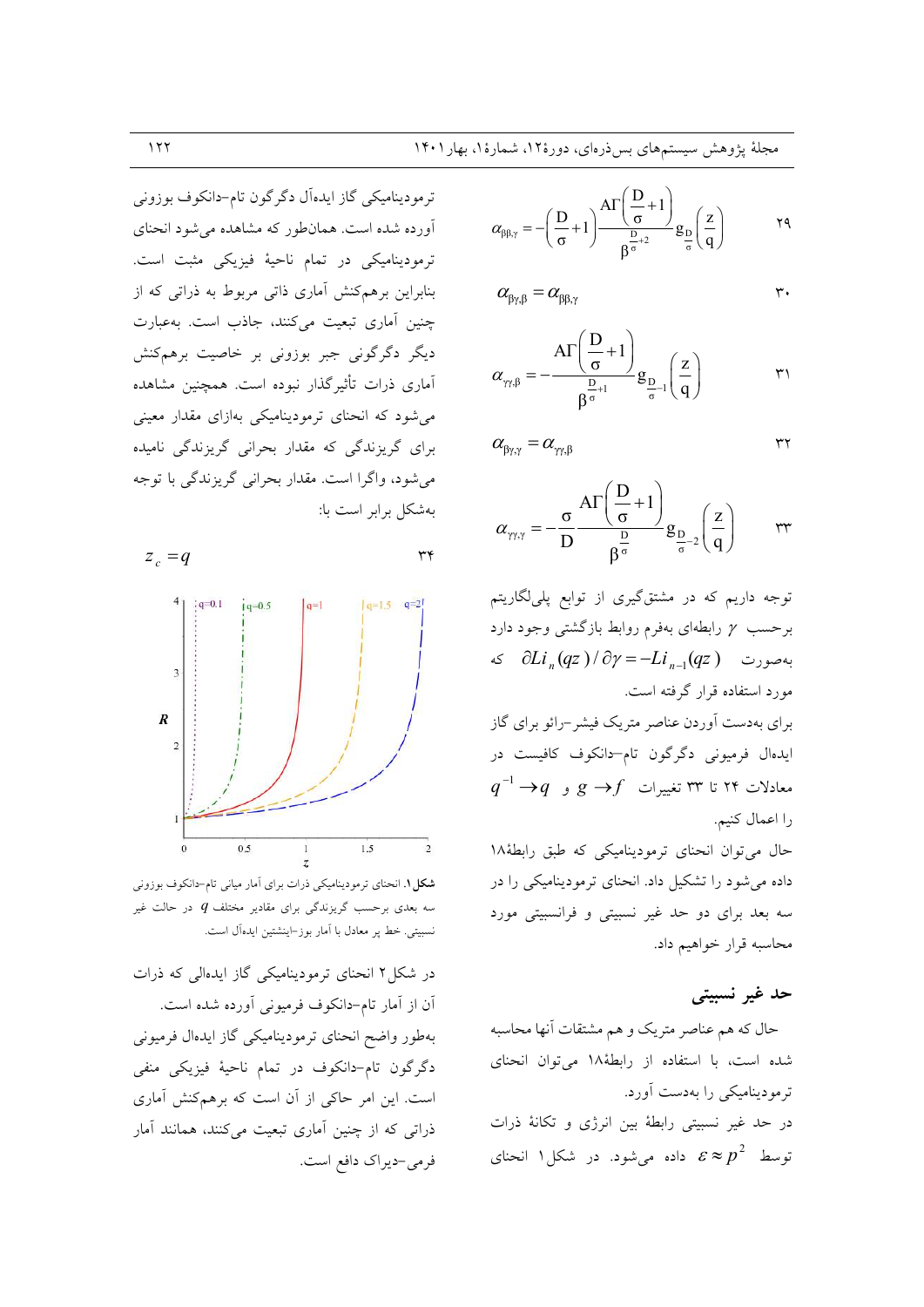

**شکل ۲.** انحنای ترمودینامیکی ذرات برای آمار میانی تام-دانکوف فرمیونی سه بعدی برحسب گریزندگی برای مقادیر مختلف  $q$  در حالت غیر نسبیتی. خط پر معادل با آمار فرمی-دیراک معمول است.

## حد فرا نسبيتي

در حد فرا نسبیتی رابطهٔ بین انرژی ذرات با تکانه آن بهصورت  $\varepsilon \approx p$ است. رفتار انحنای ترمودینامیکی برای آمار تام-دانکوف بوزونی در شکل۳ آورده شده است. در شکلهای۳ و ۴، برای سادگی  $A = 1$  قرار داده شده است و فر آیندها را با انتخاب (  $\beta = 1$ ) هم دما فرض میکنیم. بعد سیستم برابر 3= D و معادله پاشندگی انرژی نیز با انتخاب  $\sigma=1$  بهصورت فرانسبیتی در نظر گرفته شده است. در شکل۳ باز مانند حد غیرنسبیتی انحنای ترمودینامیکی در تمام ناحیهٔ فیزیک مثبت است و بنابراین برهمکنش آماری ذاتی جاذب است. با توجه به اینکه هم در حد غیرنسبتی و هم در حد فرانسبیتی برهم كنش آماري جاذب است، بنابراين در كل برهم كنش أماري بوزونهاي دگرگون تام-دانكوف جاذب است.



**شکل۳.** انحنای ترمودینامیکی ذرات برای آمار میانی تام-دانکوف بوزونی سه بعدی برحسب گریزندگی برای مقادیر مختلف  $q$  در حالت فرانسبیتی. خط پر معادل با اَمار بوز–اینشتین ایدهاَل است.

در شکل۴ انحنای ترمودینامیکی برای گاز ایدهال فرمیونی دگرگون تام-دانکوف در حد فرانسبیتی آورده شده است:



شکل؟. انحنای ترمودینامیکی ذرات برای آمار میانی تام-دانکوف فرمیونی سه بعدی برحسب گریزندگی برای مقادیر مختلف  $q$  در حالت فرانسبیتی. خط پر معادل با آمار فرمی-دیراک ایدهآل است.

استدلالی مشابه حالت بوزونی نشان میدهد که برهمكنش أماري فرميونهاي دگرگون تام-دانكوف مستقل از پارامتر دگرگونی در کل دافع است.

 $157$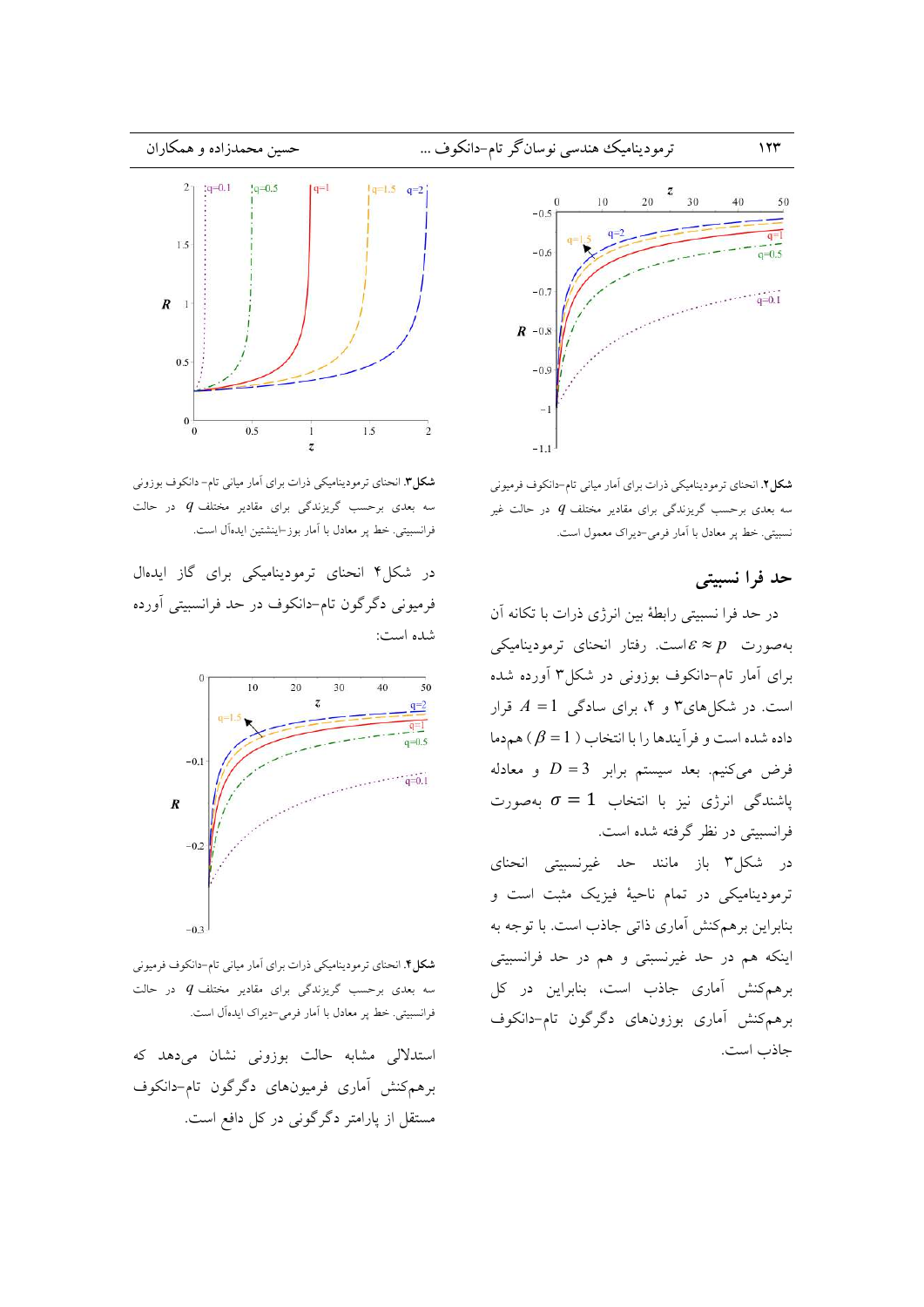تراکم بوز–اینشتین برای آمار تام–دانکوف با استفاده از رابطهٔ۷ تعداد کل ذرات را برای آمار تام-دانكوف بوزوني بدين صورت محاسبه مي شود:  $N = \sum \frac{q^{-1}}{q^{1/2}}$  $r_0$ 

$$
= \frac{A\Gamma(D/\sigma)}{\beta^{D/\sigma}} g_{\frac{D}{\sigma}} \left(\frac{z}{q}\right) + \frac{q^{-1}}{z^{-1} - q^{-1}}
$$

كه در آن جملهٔ اول (دوم) از سمت راست معادلهٔ فوق، تعداد ذرات در حالت برانگیخته  $N_{\,e}$  (پایه  $(N_{\,0}$ ) است، بهعبارت دیگر  $N = N_e + N_0$  است. بزرگترین مقدار تابع پل<sub>ی</sub>لگاریتم  $g_{D/\sigma}\big(q^{-1}z\big)$  در گسترهٔ فیزیکی مورد نظر وقتی است که q → Zمیل کند و در این صورت  $g_{D/\sigma} \left( q^{-1} z \right)$  بهازای  $D > \sigma$  به تابع زتای ریمان [۳۶] تبدیل میشود و بنابراین خواهیم داشت:

$$
N_0 = N - \frac{\mathrm{A}\Gamma(D/\sigma)}{\beta^{D/\sigma}} \xi\left(\frac{D}{\sigma}\right) \qquad \qquad \gamma \varphi
$$

حال، اگر تعداد ذراتی را داشته باشیم که برای آنها شرط يرقرار باشد، اين  $N \leq A \beta^{D/\sigma} \Gamma(D/\sigma) \xi(D/\sigma)$ ذرات بر روی حالتهای برانگیخته توزیع خواهند شد و در غير اين صورت ذرات اضافي بهحالت پايه سرازير می شوند که در این حالت چگالش بوز-اینشتین برای أمار تام-دانكوف بوزوني اتفاق خواهد افتاد. این پدیده میتواند در حالت دیگری نیز رخ دهد. با فرض اینکه تعداد ذرات ثابت باشند و دمای  $T$  را تغییر دهیم، از معادلهٔ۳۶ میتوان نوشت:

$$
T < \frac{1}{k_B} \left( \frac{N}{\mathrm{A}\Gamma\left(\mathrm{D}\,/\,\sigma\right)\xi\left(\mathrm{D}\,/\,\sigma\right)} \right)^{\sigma/D} \qquad \qquad \text{TV}
$$

که سمت راست معادلهٔ فوق متناظر با دمای چگالش ذراتی با آمار تام–دانکوف بوزونی است. همانطور  $T_{_{c}}$ که مشخص است دمای چگالش مستقل از مقدار پارامتر دگرگونی است و دمای چگالش گاز ایدهال بوزونی

دگرگون تام-دانکوف برابر با دمای چگالش گاز بوزونی ايدهال است.

در مقالهٔ [۳۷] چگالش گاز بوزونی دگرگون متقارن که توزیع مربوط بهآن بهگونهٔ دیگری استخراج شده است، مورد بررسی قرار گرفته است و نشان داده شده است که دمای چگالش به پارامتر دگرگونی بستگی دارد. در مورد آمار بوزونی دگرگون تام-دانکوف این وابستگی وجود ندارد، که تفاوت عمدهٔ مربوط به این دو نوع دگرگونی را نشان میدهد.

ظرفیت گرمایی ویژه برای آمار تام–دانکوف

انرژی داخلی را برای آمار تام-دانکوف بوزونی می توان از معادلهٔ۲۰ و بهکمک رابطهٔ استخراج کرد که عبارت  $U_{B} = -\partial \ln Z_{B} / \partial \beta$ است از:

$$
U_B = \frac{AG\left(\frac{D}{s} + 1\right)}{b^{\frac{D}{s} + 1}} g_{\frac{D}{s} + 1} \left(\frac{z}{q}\right)
$$

می توان گرمای ویژهٔ گاز  $C_V$  را با مشتقگیری از رابطهٔ۳۸ نسبت به دما در حجم و تعداد ذرات ثابت بهدست آورد. ابتدا با استفاده از رابطهٔ۳۵ مشتق گریزندگی z را نسبت به دما $T$  بهدست میآوریم:

$$
\frac{1}{z} \left( \frac{\partial z}{\partial T} \right)_V = -\frac{D}{\sigma T} \frac{g_{\frac{D}{\sigma}}(z/q)}{g_{\frac{D}{\sigma}-1}(z/q)} \qquad \qquad \text{and} \qquad
$$

حال می توان در دماهای بالاتر از دمای چگالش گرمای ویژه  $C_{\it V}$  را برای گازی که از آمار تام–دانکوف بوزونی پیروی می کند را بهدست آورد:

$$
\frac{C_V}{N k_B} \bigg|_{T > T_c} = \frac{D}{\sigma} \left( \frac{D}{\sigma} + 1 \right) \frac{g_{\frac{D}{\sigma}+1}}{g_{\frac{D}{\sigma}}(z/q)} - \frac{D^2}{\sigma^2} \frac{g_{\frac{D}{\sigma}}(z/q)}{g_{\frac{D}{\sigma}+1}(z/q)} \qquad \qquad \text{*,}
$$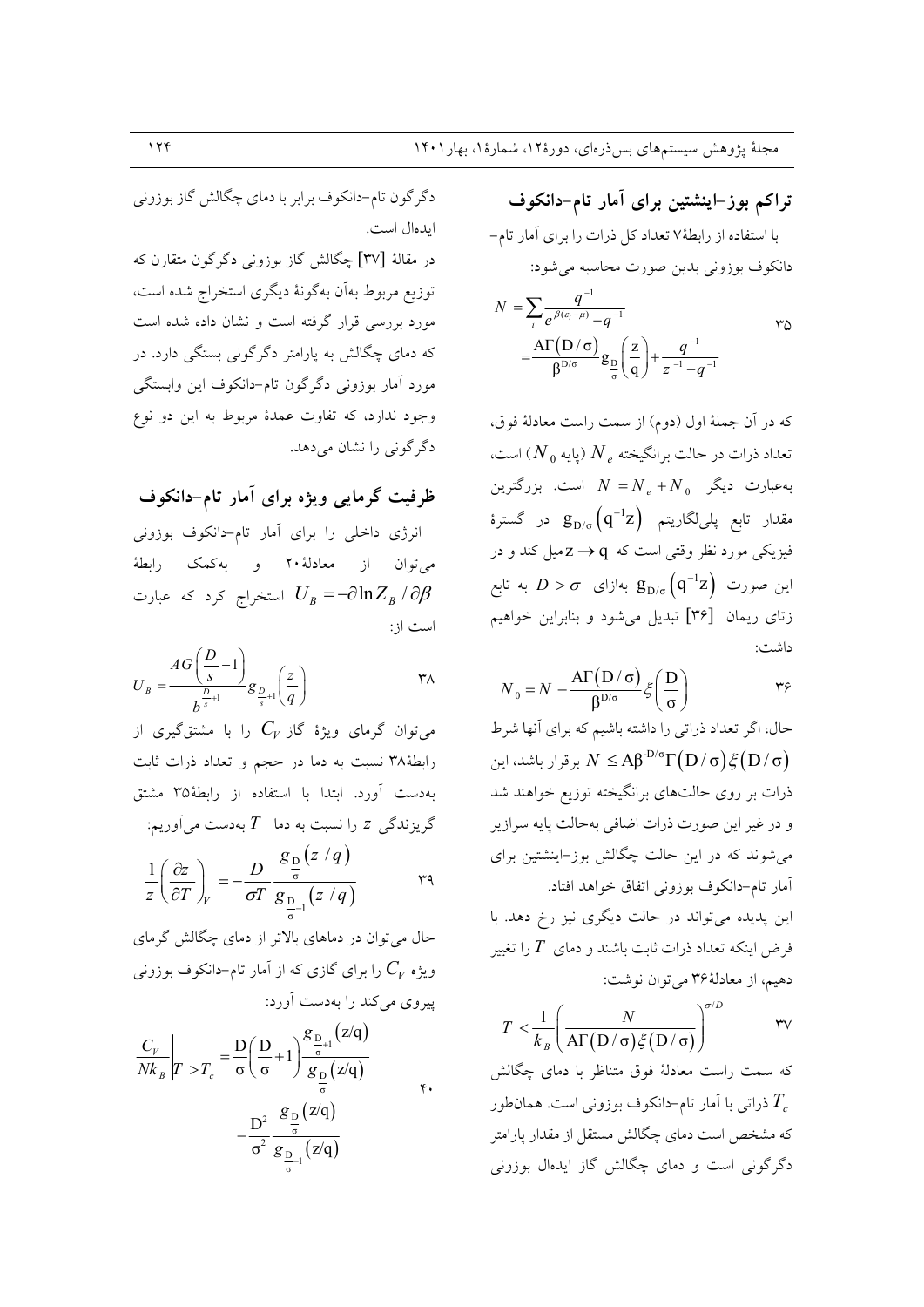# ترموديناميك هندسي نوسانگر تام-دانكوف ...

برای دماهای کوچکتر از دمای بحرانی، زمانی که گریزندگی در فاز چگالیده ثابت بوده و برابر مقدار بحرانی  $z = z_c$  باشد و نسبت به دما تغییرات نداشته باشد مي توان نوشت:

$$
\frac{C_V}{N k_B} \bigg| T < T_c = \frac{D}{\sigma \xi \left( \frac{D}{\sigma} \right)} \left( \frac{D}{\sigma} + 1 \right) \times \xi \left( \frac{D}{\sigma} + 1 \right) \left( \frac{T}{T_c} \right)^{D/\sigma} \tag{4}
$$

با مقایسه با حالت بوزونی ایدهآل میتوان مشاهده کرد که رفتار ظرفیت گرمایی در فاز چگالیده مستقل از پارامتر دگرگونی است حال آنکه در فاز معمول این رفتار به مقدار پارامتر دگرگونی بستگی دارد. برای آمار تام-دانکوف فرمیونی کافیست در معادلهٔ ۴۰ تغییرات  $g \rightarrow f$  و  $q^{-1} \rightarrow q^{-1}$  را اعمال کنیم:

$$
\frac{C_V}{N k_B} = \frac{D}{\sigma} \left( \frac{D}{\sigma} + 1 \right) \frac{f_{\frac{D}{\sigma}+1}(qz)}{f_{\frac{D}{\sigma}}(qz)}
$$

که بهطور واضح تعمیمی از ظرفیت گرمایی برای فرميونهاي معمول است.

# بحث و نتیجهگیری

در رهیافت ترمودینامیک هندسی، کمیتی بهنام انحنای ترمودینامیکی  $R$  تعریف می شود که علامت این کمیت، نشاندهندهٔ نوع برهمکنش آماری ذاتی در سیستمهای ترمودینامیکی است. در واقع می توان فضای پارامترهای ترمودینامیکی برای مسئلهٔ مورد بررسی را تشکیل داد و برای این فضا متریکی تعریف کرد. متریکهای مختلفی بسته به پارامترهای ترمودینامیکی سیستم قابل تعریف است. در این پژوهش از متریک

فیشر-رائو استفاده میکنیم که برحسب مشتقات مرتبهٔ دوم لگاریتم تابع پارش برحسب متغییرهای نافزونLور بنا می شود. با استفاده از این متریک می توان انحنای ترمودینامیکی را بهدست آورد. همانطور که در شکل های ۱ تا ۴ مشخص است برای آمار دگر گون تام-دانکوف بوزونی (فرمیونی) در هر دو حد غیر نسبیتی و فرانسبیتی علامت انحنای ترمودینامیکی مثبت (منفی) است بهاین معنی است که سیستم دارای برهمکنش آماری جاذب (دافع) است. در واقع نتیجهٔ عمده آن است که برهمکنش آماری ذرات دگر گون تام-دانکوف تحت تأثیر پارامتر دگرگونی قرار نمی گیرد.

در ادامه بهبررسی گذار فاز در گاز ایدهآل بوزونی دگرگون تام-دانکوف پرداخیتم. با توجه به تعیین مقدار گریزندگی بحرانی، دمای گذار چگالش را در تعداد معین ذرات بهدست آوردیم و نشان دادیم که این کمیت بر خلاف دگرگونیهایی دیگر، به مقدار یارامتر دگرگونی بستگی ندارد. همچنین رفتار ظرفیت گرمایی در زير نقطهٔ بحراني براي سيستم دگرگون تام-دانكوف و بوزونهای متداول یکسان است. بنابراین در فاز چگالیده برای انواع گازهای ایدهآل بوزونی دگرگون تام-دانکوف که با هم در مقدار پارامتر دگرگونی متفاوت هستند، یک رفتار جهانی مستقل از مقدار پارامتر دگرگونی مشاهده میشود.

رفتار ظرفیت گرمایی برای سیستم گاز ایدهال بوزونی دگرگون تام-دانکوف در فاز عادی و همینطور گاز ايدهال فرميونى دگرگون تام-دانكوف بهطور طبيعي وابستگی به یارامتر دگرگونی دارد.

سیاس گذاری این مقاله در قالب طرحی با تصویب و حمایت مالی حوزهٔ معاونت پژوهشی دانشگاه محقق اردبیلی اجرا گر ديده است.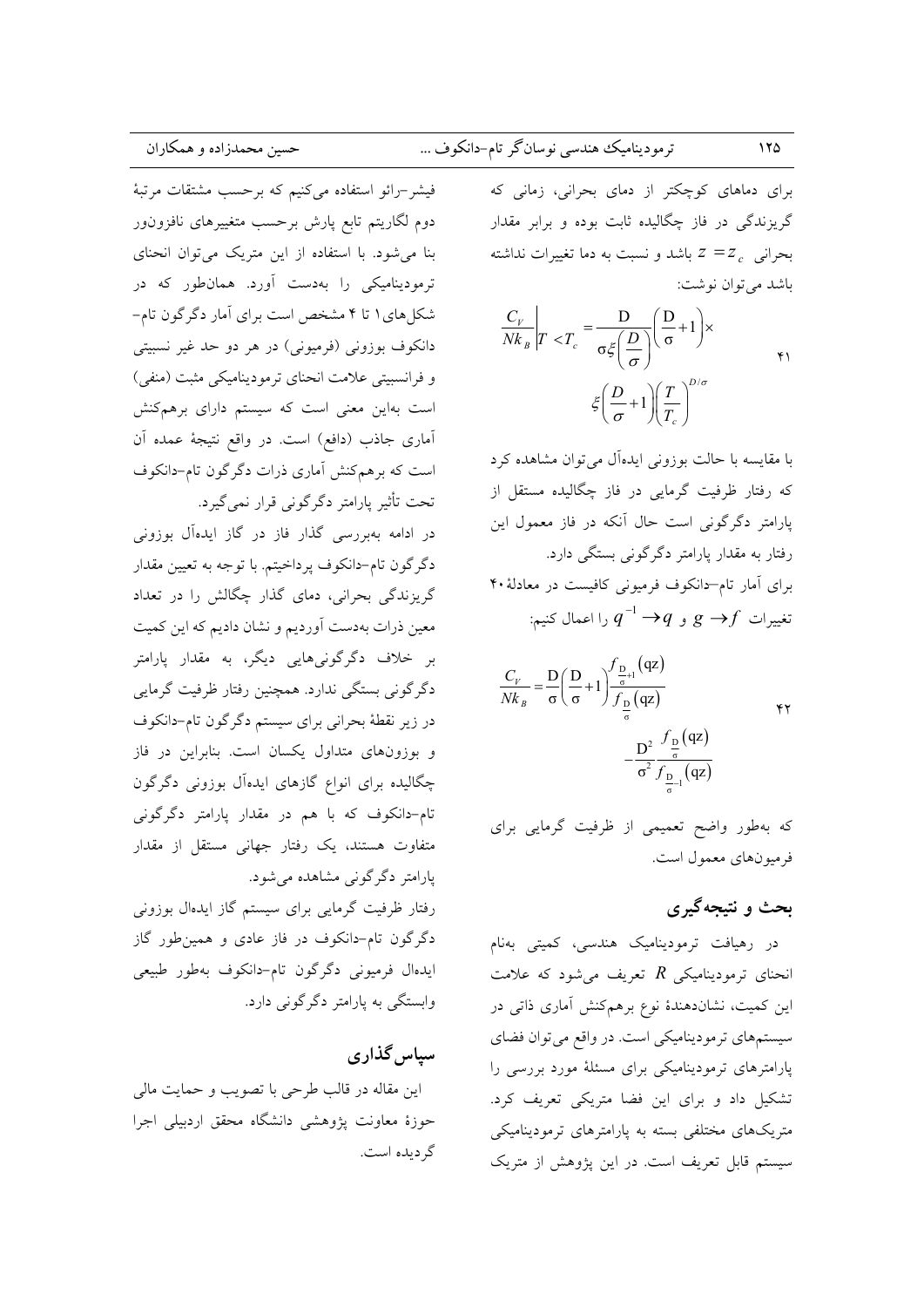[9] K.V. Klitzing, G. Dorda, M. Pepper, New Method for High-Accuracy Determination of the Fine-Structure Constant Based on Quantized Hall Resistance, *Physical Review Letters 45* (1980) 494-497. https://doi.org/10.1103/PhysRevLett.45.494

[10] A.P. Polychronakos, Probabilities and path-integral realization of exclusion statistics*, Physics Letters B* **365** (1996) 202- 206. https://doi.org/10.1016/0370- 2693(95)01302-4

[11] O.W. Greenberg, Example of infinite statistics, *Physical Review Letters 64* (1990) 705-708.. https://doi.org/10.1103/PhysRevLett.64.705

[12] H.S. Green, A Generalized Method of Field Quantization, *Physical Review 90* (1953) 270-273. https://doi.org/10.1103/PhysRev.90.270

[13] O.W. Greenberg, Particles with small violations of Fermi or Bose statistics, *Physical Review D 43* (1991) 4111-4120. https://doi.org/10.1103/PhysRevD.43.4111

[14] H. Mohammadzadeh, Y. Azizian-Kalandaragh, N. Cheraghpour, F. Adli, Thermodynamic geometry, condensation and Debye model of two-parameter deformed statistics, *Journal of statistical mechanics: Theory and Experiment* (2017) 083104. https://doi.org/10.1088/1742-5468/aa7ee0

[15] A. Algin, E. Ilik, Low-temperature thermo statistics of Tamm– Dancoff deformed boson oscillators, *Physics Letters A 377* (2013) 1797–1803. https://doi.org/10.1016/j.physleta.2013.05.0 13

[16] W. Chung, A. Algin, Duality of boson and fermion: New intermediate-statistics, *Physics Letters A 381* (2017) 1797–1803. https://doi.org/10.1016/j.physleta.2017.08.0 28

# مرجعها

[1] W.H. Huang, Boson-fermion transmutation and the statistics of anyons, *Physical Review E 51* (1995) 3729-3730. https://doi.org/10.1103/PhysRevE.51.3729

[2] J.N. Ginocchio, I. Talmi, On the correspondence between fermion and boson states and operators, *Nuclear Physics A 337* (1980) 431-444. https://doi.org/10.1016/0375- 9474(80)90152-9

[3] T. Kostyrko, J. Ranninger, Spectral properties of the boson-fermion model in the superconducting state, *Physical Review B 54*, 13105-13120. https://doi.org/10.1103/PhysRevB.54.13105

[4] D.S. Tang, Formal relations between classical superalgebras and fermion–boson creation and annihilation operators, *Journal of Mathematical Physics 25* (1984) 2966- 2973. https://doi.org/10.1063/1.526047

[5] D.C. Tsui, H.L. Stormer, A.C. Gossard, Two-Dimensional Magnetotransport in the Extreme Quantum Limit, *Physical Review Letters 48* (1982) 1559-1562. https://doi.org/10.1103/PhysRevLett.48.155 9

[6] F. Wilczek, Magnetic Flux, Angular Momentum, and Statistics, *Physical Review Letters 48* (1982) 1144-1146. https://doi.org/10.1103/PhysRevLett.48.114 4

[7] F. Wilczek, Quantum Mechanics of Fractional Spin Particles, *Physical Review Letters 49* (1982) 957-959. https://doi.org/10.1103/PhysRevLett.49.957

[8] T. Ando, Y. Matsumoto, Y. Uemura, Theory of Hall Effect in a Two- Dimensional Electron System, *Journal of the Physical Society of Japan* **39** (1975) 279- 288. https://doi.org/10.1143/JPSJ.39.279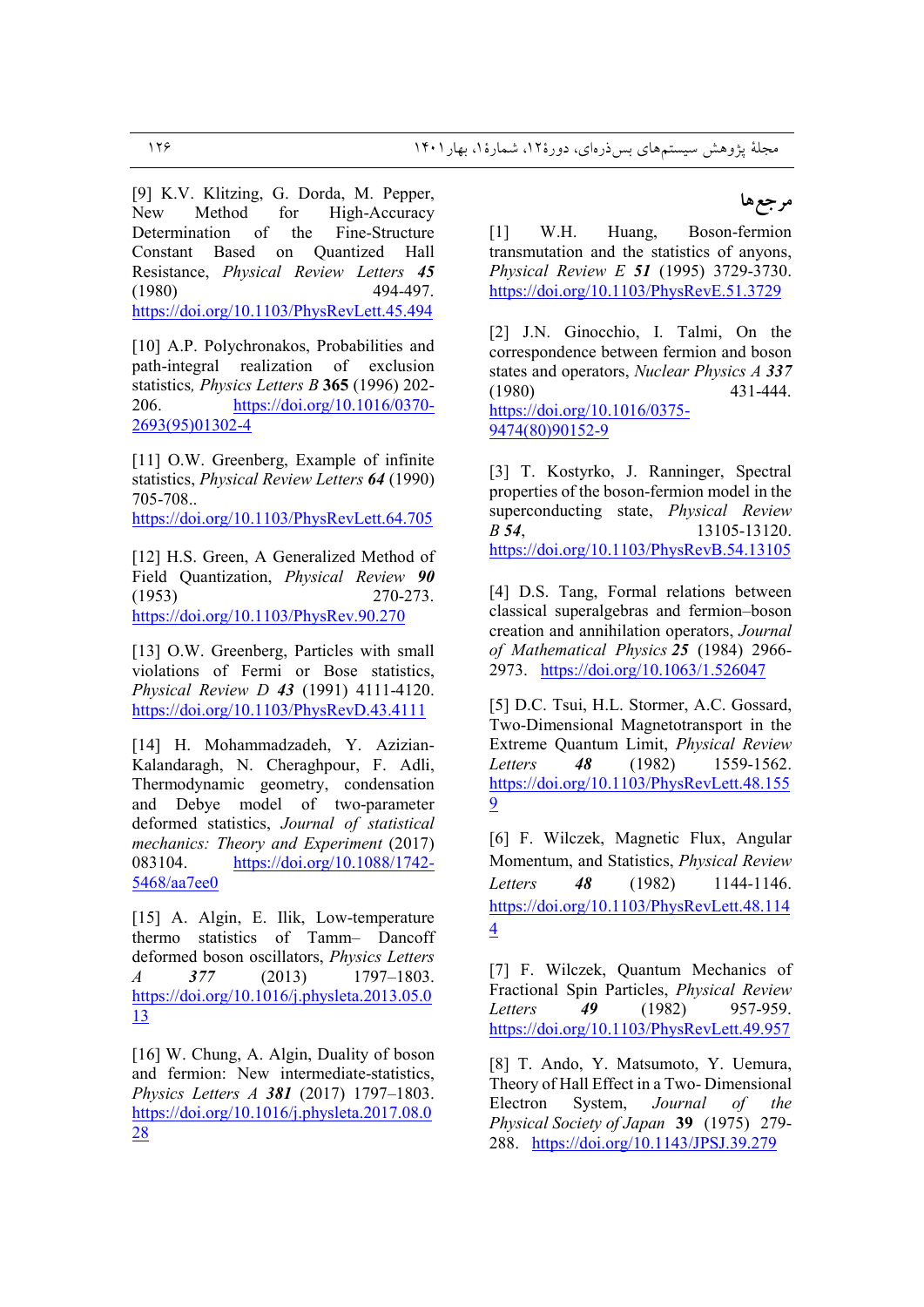https://doi.org/10.1103/PhysRevE.82.03113 7

[26] G. Ruppeiner, Thermodynamic curvature and phase transitions in Kerr-Newman black holes, *Physical Review D 78*, (2008) 024016. https://doi.org/10.1103/PhysRevD.78.0240 16

[27] F. Adli, H. Mohammadzadeh, M.N. Najafi, Z. Ebadi, Nonperturbative thermodynamic geometry of nonextensive statistics, *International Journal of Geometric Methods in Modern Physics, 16,* (2019) 1950069*.*  https://doi.org/10.1142/S021988781950069 5

[28] Z. Ebadi, H. Mohammadzadeh, R. Rozedar Moghaddam, M. Amiri, Thermodynamic geometry, transition between attractive and repulsive interactions and condensation of dual statistics, *Journal of Statistical Mechanics: Theory and Experiment, 8,* (2020) 083106*.*  https://doi.org/10.1088/1742-5468/aba689

[29] H. Mehri-Dehnavi, H. Mohammadzadeh, Thermodynamic Geometry of Kanadiakis Statistics, *Journal of Physics A: Theoretical and Mathematical, 53,* (2020) 375009. https://doi.org/10.1088/1751-8121/aba98a

[30] G. Ruppeiner, A. Seftas, Thermodynamic Curvature of the binary van der Waals Fluid, *Entropy 22* (2020) 1208*.* https://doi.org/10.3390/e22111208

[31] G. Ruppeiner, P. Mausbach, H.O. May, Thermodynamic Geometry of the Gaussian Core Model Fluid, *Fluid Phase Equilibria,*  (2020) 113033*.*  https://doi.org/10.1016/j.fluid.2021.113033

[32] A. Mcfarlan, On q-analogues of the quantum harmonic oscillator and the quantum group SU(2)q, *Journal of Physics A: Mathematical and general 22* (1989) 4581. https://doi.org/10.1088/0305- 4470/22/21/020

[17] L. Tisza, Generalized thermodynamics, Cambridge, Mass: M.I.T. Press, (1966).

[18] F. Weinhold, Metric geometry of equilibrium thermodynamics, *The Journal of Chemical Physics 63* (1975) 2479-2483. https://doi.org/10.1063/1.431689

[19] G. Ruppeiner, Thermodynamics: a Riemannian geometric model, *Physical Review A 20* (1979) 1608-1613. https://doi.org/10.1103/PhysRevA.20.1608

[20] G. Ruppeiner, Riemannian geometry in thermodynamic fluctuation theory, *Reviews of Modern Physics 67* (1995) 605-609.

https://doi.org/10.1103/RevModPhys.67.60 5

[21] H. Mohammadzadeh, F. Adli, S. Nouri, Perturbative thermodynamic geometry of nonextensive ideal classical, Bose, and Fermi gases, *Physical Review E 94* (2016) 062118.

https://doi.org/10.1103/PhysRevE.94.06211 8

[22] B. Mirza, H. Mohammadzadeh, Nonperturbative thermodynamic geometry of anyon gas, *Physical Review E 80* (2009) 011132.

https://doi.org/10.1103/PhysRevE.80.01113 2

[23] H. Janyszek, R**.** Mrugaa, Riemannian geometry and stability of ideal quantum gases*, Journal of Physics A: Mathematical and General 23* (1990) 467-476. https://doi.org/10.1088/0305-4470/23/4/016

[24] W. Janke, D.A. Johnston, R. Kenna, Information geometry of the spherical model, *Physical Review E 67*, (2003) 046106.

https://doi.org/10.1103/PhysRevE.67.04610 6

[25] B. Mirza, H. Mohammadzadeh, Thermodynamic geometry of fractional statistics, *Physical Review E 82* (2010) 031137.